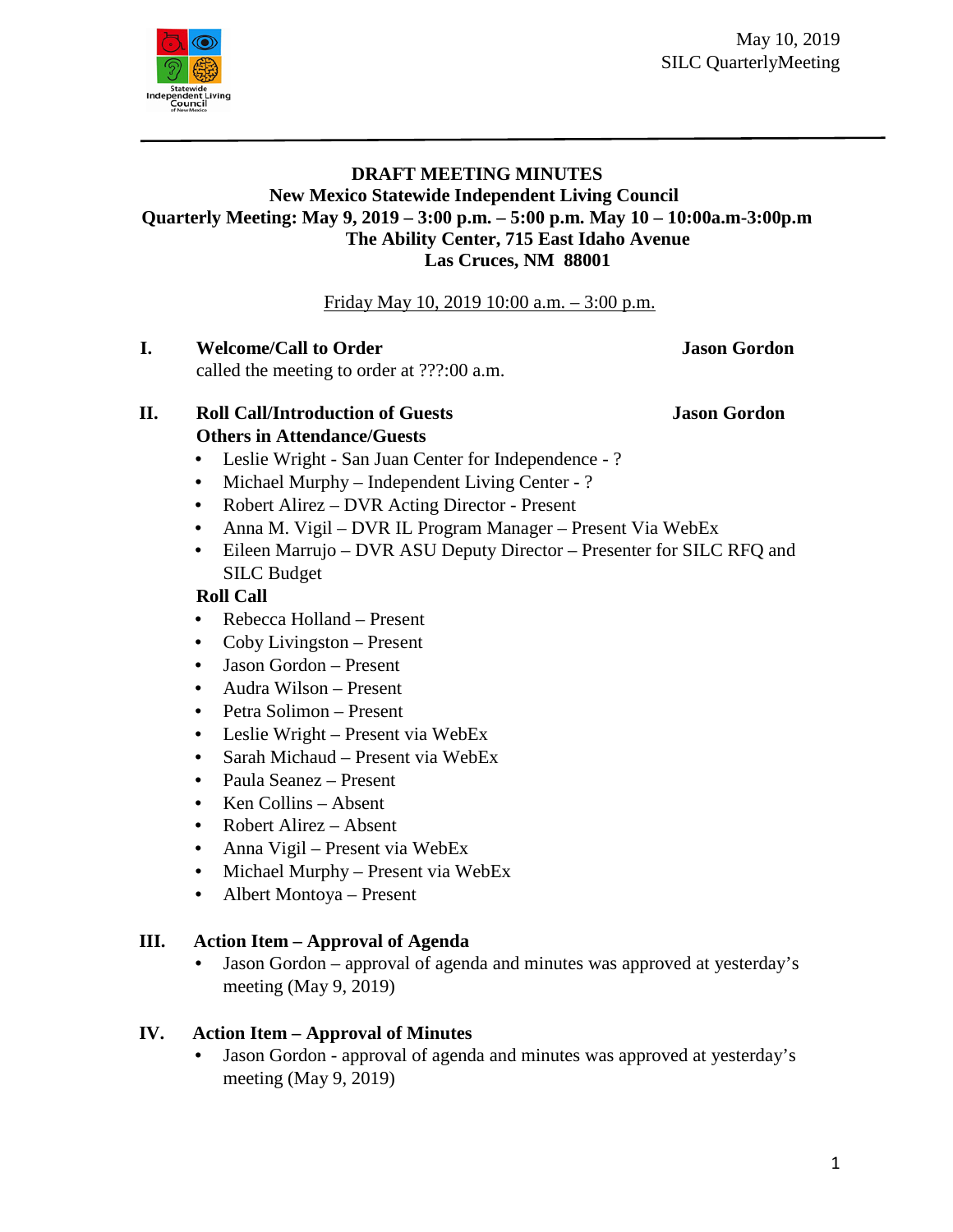

## **V. NM SILC Chair Report Jason Gordon**

- This is a time I want to talk about a few concerns I have just because my chair report is that I've been doing SILC work that's all been administrative things. If you recall the 704 Report needed to be submitted back in December January. Myself, Anna Vigil and DVR put a lot of work into that but there were some issues with the report that needed to be corrected; some of which were mistakes on my part. Good news it is now approved. I appreciate DVR's work on that but that took up quite a bit of time and also planning for this meeting took a lot time. I want to thank Coby, DVR and our host Albert for helping get this meeting ready. We will be discussing later, getting the SILC coordinator hired. What I would like to do is work on the SILC projects we've discussed. I apologize I have not been able to do that. I have done a lot of work for SILC but it has all been administrative work.
- Rebecca Holland Mr. Chair I fully understand that. I've been helped by a lot of people at this table and I appreciate it.
- Coby Livingstone Mr. Chair I have every confidence in the world that once we get all the administrative stuff ironed out we will have a great council and we are going to soar.
- Paula Seanez on the 704 Report was there a change in the support format?
- Jason I'm not sure, this is the first one I've done.
- Rebecca it is not called the 704 Report anymore. I can't recall what it is called. Anna did tell me the new name.
- Anna it is the Program Performance Report and yes there was some format changes
- Jason Gordon that's it for my report

## **VI. Action Item – Schedule Dates of Required meetings of the NM SILC**

- a. Placement of Public Notice Coby Livingstone I'm interested in having as many people at our meetings as possible so if we set the meeting dates and locations in stone we will have increased attendance, streamlined and clarity of announcements and public notices each of us can invite people to the meetings. Make it a pretty solid schedule.
- b. Attendance of SILC Members; Discussion of using alternative methods (e.g. Zoom, speaker phone, sending a representative from your agency). Coby Livingstone – it is my commitment to add value to this committee. Rebecca Holland - Based on the Open Meetings act, it is my understanding you can use it, call in when you can't make it but must be a good reason, difficulty to get there. Coby Livingstone – Zoom is a free service. Jason Gordon – agree we use the tools at our disposal. Rebecca Holland – SILC bylaws we must have a quarterly meeting around the state and I agree with Coby if we set the meetings in advance we can plan for them and be in attendance. Jason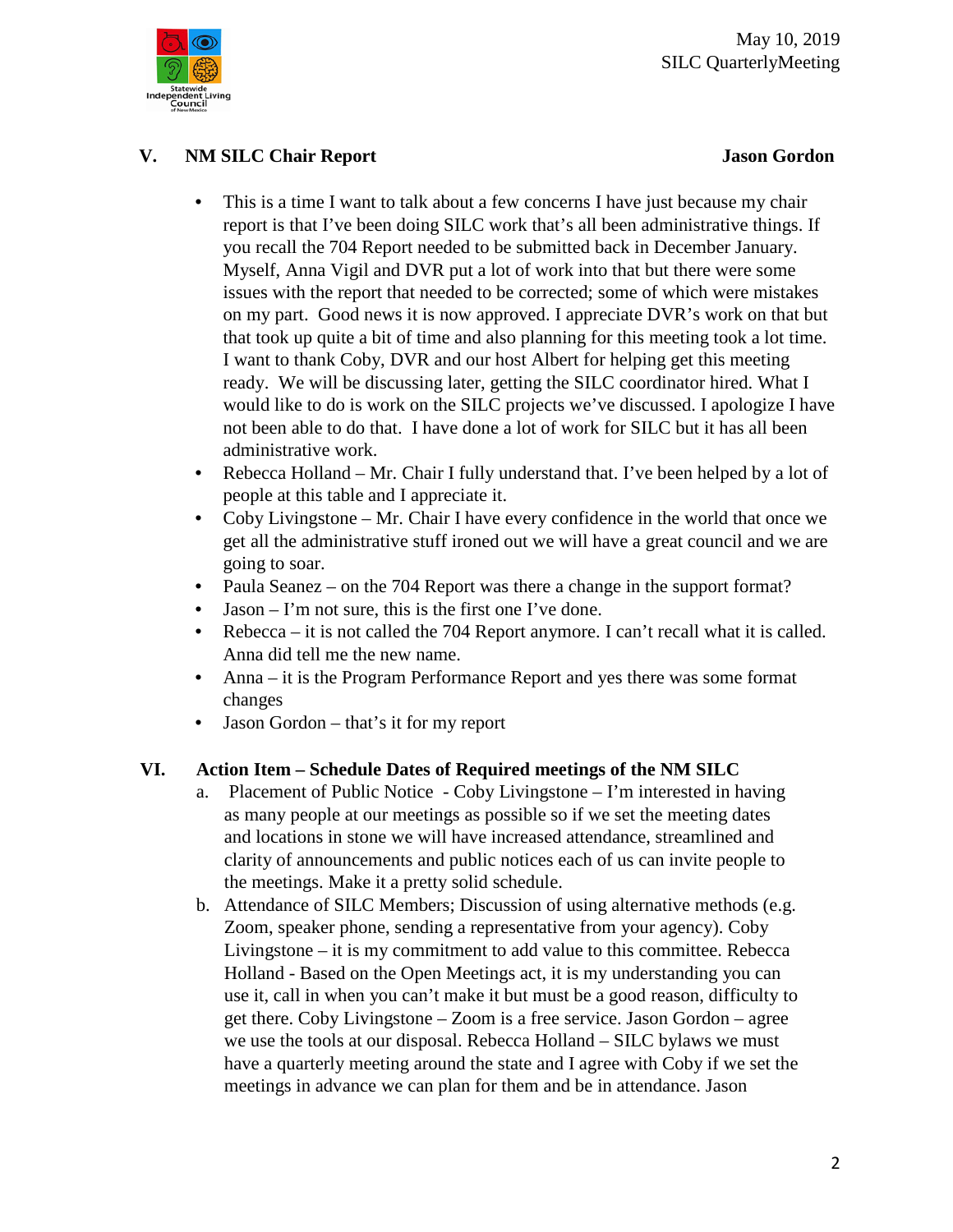

Gordon – is it ok to tap the center's to host our quarterly meeting, yes as long as we set the dates we can plan for it. Jason Gordon – next meeting will be in Farmington at the SJCI July 26, 2019 at 10:00 a.m. Make sure we let Leslie know she will be hosting. Rebecca Holland – reminder that we would have it the same as this meeting a two-day meeting. Leslie Wright – confirmed SJCI for July 25<sup>th</sup> and July 26<sup>th</sup>.

c. Update Membership Roster; contact information - Anna Vigil has already sent updates to all members via email.

# **VII. Action Item – RFQ SILC Coordinator Eileen Marrujo**

- Eileen Marrujo I will be serving as the proxy for Tammy Kesler, Contracts Manager. I am handing out the confidentiality statement/agreement along with the general requirements, and the proposal that was submitted; which is the only proposal we received. I do want to clarify that the packet I handed out to is a member and only voting members will be evaluating the RFQ application.
- Jason Gordon has everyone had a chance to review the material. Unanimous yes.
- Rebecca Holland I would like to interview these applicants before making a decision just based on paper because I know nothing about them. I think an interview would be helpful. Jason Gordon – agreed. Paula Seanez – agreed
- Rebecca Holland appoint 3 members to interview the applicants on May 22, 2019 at 3:00 p.m.
- Jason Gordon special meeting to discuss the applicants is set for May 28, 2019 at DVR's Oakland Office in Albuquerque, NM

# **VIII. Action Item – Discussion**

a. Advancement of NM SILC Projects/SPIL goals – Jason Gordon this goes back to what I mentioned on my Chair Report I have not been able to follow up on that. I would like us to provide more support to the community. I don't know that there is any more updating to report. I am hoping we find a coordinator soon, so we can become more active in the community. Michael Murphy – housing is very important not just statewide but nationwide; it is one of the things people with disabilities struggle with. A major role of the SILC should be and is to support centers through advocating for more funding to go into unserved and underserved areas from by view it must be the number one priority because if we don't have funding we can't help people get housing or transportation or services. You can't have services without money. Our funding seems to be dwindling rather than increasing. As a SILC as a whole should be promoting more funding for more services in the IL community.

Rebecca Holland – we need a strategic plan and I know I am on that committee, but we must identify a chair person for it, so we can move forward.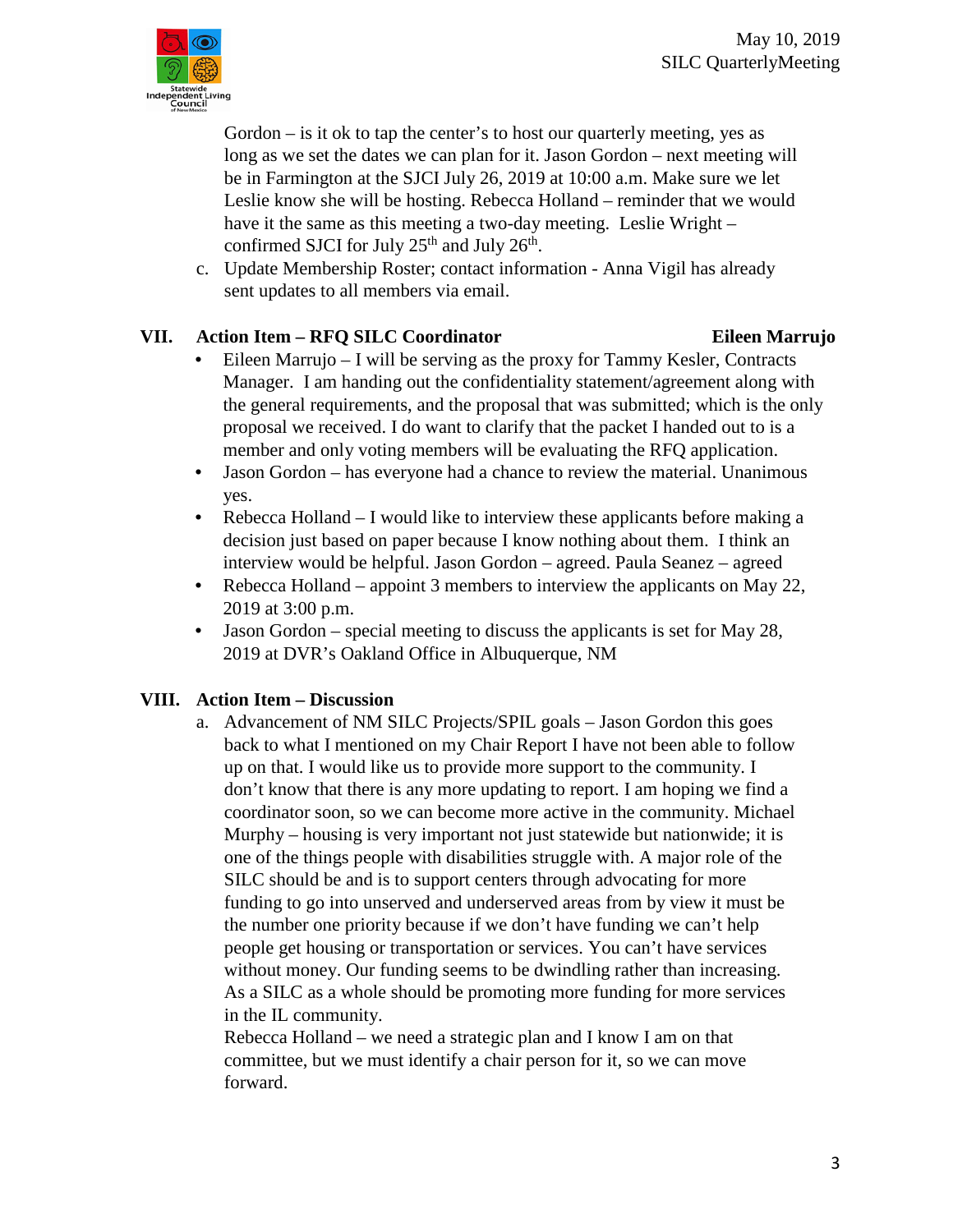

- b. Recruitment of NM SILC Members Jason Gordon we need to look at why the governor's office has not appointed more members. Rebecca Holland – Jim Salas was appointed by Greg Trapp for the CFB. Ken Collins mentioned that he had an individual from the Brain Injury applying for the SILC. Our bylaws do not exclude anyone, but we can't have the majority from the IL Centers and state government. Audra Wilson – I know a lady from DVS (Department of Veteran Services) that would be good; I can ask her. Coby Livingstone – Parents Reaching Out would be good and the autism/CDD. Coby Livingstone – will be on the strategic committee possibly the chair.
- c. Additional Comments none
- d. Facebook, Newsletter, DVR Website Coby Livingstone we can pass on that. I spoke about it last meeting just wanting to get us out there.

## **IX. Action Item – SPIL Updates and Public Forums Audra Wilson**

• We are waiting for one more public forum and then we are good after that. The next public forum will be June 7, 2019 at DRNM from 4:00 p.m. – 6:00 p.m.

#### **X. State Agency Reports/Updates**

**Jason Gordon lets take a moment to acknowledge Tim Carver and all his great work as well as his amazing accomplishments. Rebecca Holland – can we make a contribution in Tim's name. Leslie Wright – his green house is under way so that would help. He was very instrumental in designing this center; he was the face of this center. Thank you, Leslie.**

- a. Division of Vocational Rehabilitation (Acting Director Robert Alirez) Anna Vigil has emailed the report to all members. Eileen Marrujo, ASU Deputy Director – hardcopy provided. Michael Murphy – my concerns are that the more that IL depends on TTW funds it limits us if we decide to go with another entity. Eileen Marrujo – yes that is true, we can enter into a MOA/MOU/IGA and transfer TTW funds; however, that would not occur until we received that money. It is a risk. Michael Murphy – thank you I am glad we have an option to enter into an agreement. Audra Wilson – this is a huge cut and it is very scary. Leslie Wright – agreed. Eileen Marrujo – this should be no surprise to everyone, we discussed this issue a year ago. Rebecca Holland – the LFC needs to hear from the directors how these decreases affect your centers. Audra Wilson – we are going to do what we need to do to make it work, but it is rough. Jason Gordon – we can pledge our support to our CIL's. Eileen Marrujo – I need an answer because we have deadlines if we want contracts to begin on July  $1<sup>st</sup>$ . Jason Gordon – we will add this as an action item for the special meeting.
- b. New Mexico Commission for the Blind (Greg Trapp, Executive Director) Absent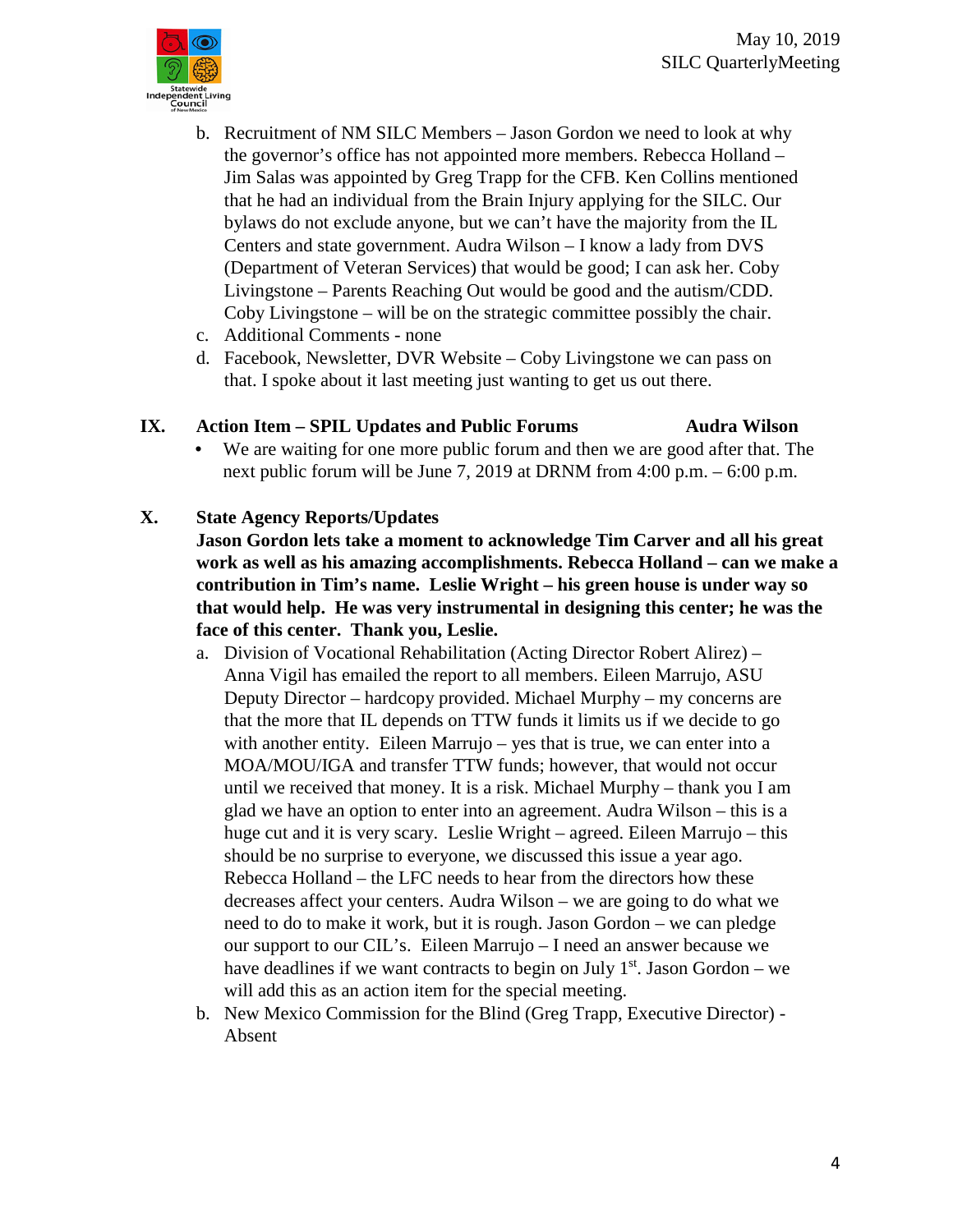

c. AIVRS Program (Paula Seanez, Executive Director) – hardcopy was emailed to all members by Rebecca Holland. Paula Seanez – Rebecca Holland has about a 15-minute YouTube video that everyone should see.

# **XI. CIL Reports/Updates**

- a. Choices Audra Wilson, Roswell, NM attended an event we were invited by the mayor and there was about 200 people we only expected 60. Local firefighter received an award I don't remember his name. Section 8 has opened up some vouchers, which is great rent in Carlsbad is about \$1,500 and Hobbs is just as bad. Other than that the same old Social Security stuff.
- b. New Vistas Sarah Michaud, Santa Fe, NM report is provided
- c. ILRC Michael Murphy, Albuquerque, NM continue to provide the 5 core services, serving 460 consumers in our attendant services program, 394 in our agency based directed self-care program and 66 in ? program
- d. The Ability Center Albert Montoya, Las Cruces, NM durable medical equipment loan bank is bare, everything is out on loan 15 hospital beds, walkers; we are seeing a huge demand for durable medical equipment as well as disposable. Nursing homes dispose of many things we are looking they may be able to fill us up. We served 1,144 consumers this fiscal year. We are doing IL skills training in a group. We have a clothing and food store. We are passing bus and movie tickets. Youth group in Las Cruces has grown. Busy with our youth graduating. Our food bank has been distributing ? we are trying to find a middle ground between philosophy and practice. Like Audra said we are busy with social security. We continue to do home visits and be active in the community.
- e. SJCI Leslie Wright, Farmington, NM report was emailed to Jason. Chief Burke was on dancing with the stars; raised \$600. Looking to collaborate with the jails. Rebecca Holland – thank you everybody for all your thorough reports.

## **XII. Additional Comments or Discussion**

- I will have an agenda by next week when I leave for my brothers wedding next week.
- Coby Livingstone it is helpful to me to please get the reports emailed.
- Rebecca Holland I believe you need the reports in word not PDF is that correct? Coby Livingstone - yes

## **XIII. Action Item – Adjournment**

- Rebecca Holland motioned to adjourn
- Paula Seanez seconded the motion
- Unanimously approved
- The meeting is adjourned at 1:23 p.m.